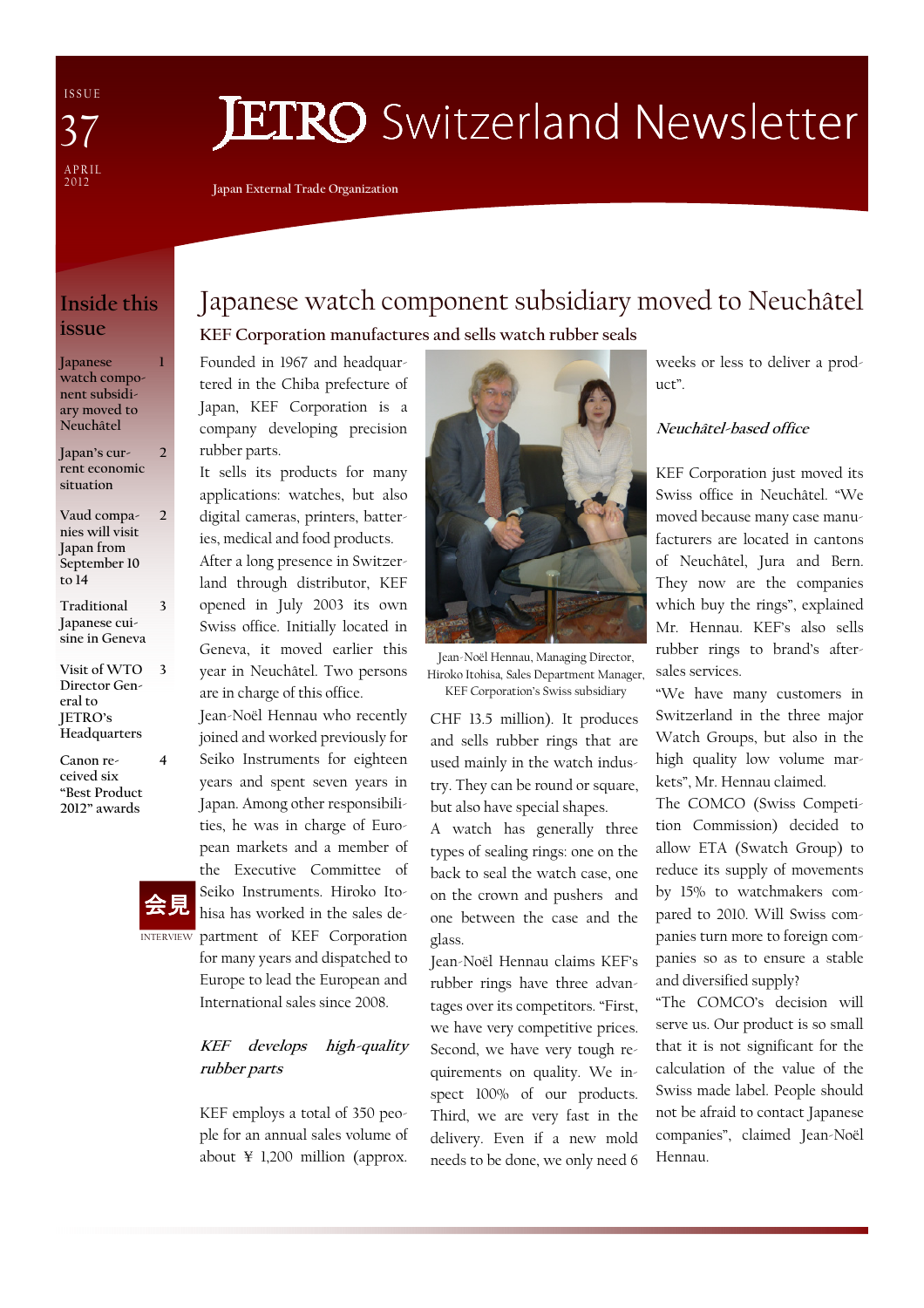## Japan's current economic situation

According to the Bank of Japan, "Japan's economic activity has shown some signs of picking up, although it has remained more or less flat" (April 2012 Monthly Report). Furthermore, the Cabinet Office claimed that "concerning short-term prospects, reflecting the effects of policy measures, a picking up trend in the Japanese economy is expected to take hold. However, there are downside risks that could stem from the influence of the Eurozone debt crisis, oil price hikes, and further slowing down of overseas economies" (April Monthly Economic Report).

The main indices of Japan's economy show a recovery trend since earthquake disasters. The index of



the Tankan judgment survey for large manufacturers increased from  $-9$  in June 2011 to  $-4$  in March 2012. The leading index of business conditions also grew from 90.3 in

April 2011 to 96.3 in February 2012. Exports of Japan rose 5.9% to ¥6,204 billion in March 2012 from a year earlier, up 23.9% for the United States, but down 9.7% for the European Union and 5.9% for China. On the same period, imports increased 10.6% to ¥6,288 billion.

The domestic demand increased as well. The average of monthly consumption expenditures per household for March 2012 was ¥303,841, up 4.1% in nominal terms and up 3.4% in real terms from the previous year. Furthermore, the consumer confidence index rose in March 2012 1.0% from the previous month and 20.7% from April 2011.

# Vaud companies will visit Japan from September 10 to 14

ACTIVITY 活動 The Vaud Chamber of Commerce and Industry (CVCI) held a meeting in Lausanne on April 4. Its purpose was to introduce the business visit of Vaud companies in Japan scheduled to be held from September 10 to 14, 2012.

Raphaël Conz, Manager of the Economic Promotion (SPECo), outlined the objectives of this visit: to bring a total of 30 / 40 entrepreneurs to Japanese dynamic markets and to attract Japanese companies in Canton of Vaud.

During their four-day stay in Japan, participants will be welcomed by the Swiss Ambassador. They will have the opportunity to participate in seminars and to visit some companies, depending on



their interests.

Following the welcome speech of Guy-Philippe Bolay, CVCI's Deputy Director, H.E. Ambassador Kenichi Suganuma, Head of Japan's Consulate in Geneva, presented the current relations between Japan and Switzerland. Manabu Eto, JETRO Geneva Director General also introduced Japan's current economic situation.

Marcel Germann, OSEC's Senior

Consultant Asia Pacific, identified some business opportunities in Japan, such as clean technologies (industry that has gained importance in the post-Fukushima context), medical, bio and nano technologies.

Swiss Ambassador in Japan H.E. Paul Fivat outlined some aspects of the Japanese economy. He underlined that penetrating Japanese market requests not only a good product, but also time and personal investment. He also claimed that it is now time to invest, because Japan is in a recovery and reconstruction situation after earthquake disasters.

SITUATION

動向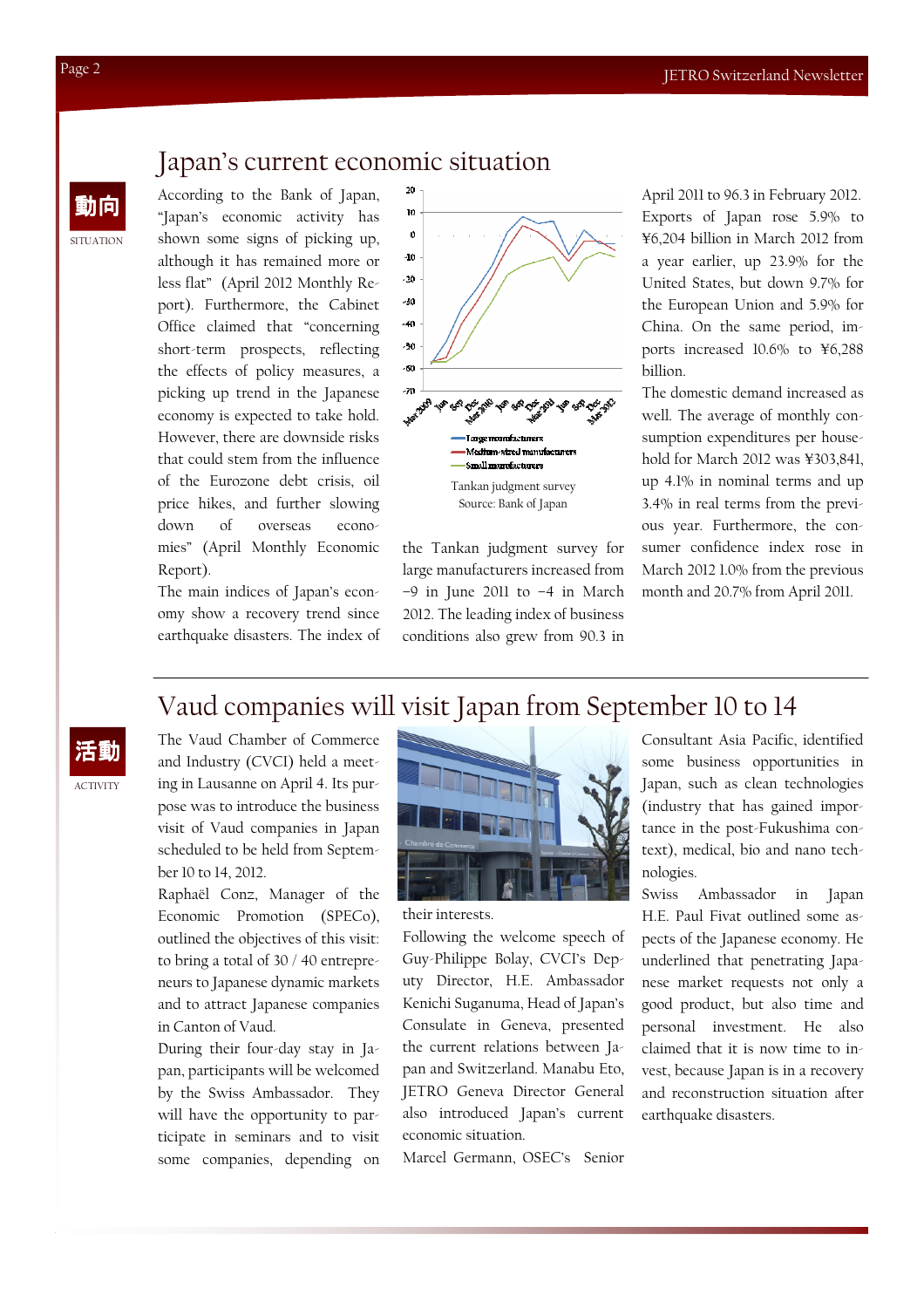INTERVIEW 会見

## Traditional Japanese cuisine in Geneva

"I arrived in 1973 in Switzerland to study French. I was planning to stay only two years. But, 39 years on, I am still here!", said in a very good French Saburo Tanaka, owner of Sansui restaurant in Geneva.

He married his wife Francesca in Geneva in 1979 and worked as a tour organizer. "But, since 1991, the number of Japanese tourists declined. As cooking was my hobby, I opened Sansui restaurant in 1993", he said.

#### Two minutes from station

Located in "Grottes" district of Geneva, Sansui restaurant is only two minutes from Geneva Cornavin station.

The restaurant welcomes approx. 60 clients per day. Most of them are local residents: businesses, bankers, employees of international organizations, diplomats. Some are Japanese and Korean.



Saburo and Francesca Tanaka , owners of Sansui restaurant in Geneva

#### Sansui's specialties

"Our objective is to prepare a food of good quality at cheap prices", claimed Mr. Tanaka.

In addition to the traditional sushi and sashimi, Sansui restaurant has some other specialties. "We have been the first restaurant in Geneva to prepare Japanese-style gyoza" (kind of ravioli). Whereas

Chinese gyoza are cooked in a soup, Japanese gyoza are grilled. Sansui's menu also shows homemade yakitori (Japanese recipe of skewered chicken), tempura (fried seafood or vegetables) and grilled eel with sweet sauce.

Following Fukushima's accident, Sansui imports less foodstuffs from Japan. "Our best sake was the "Okunomatsu" from Fuskushima. But, we do not serve it anymore". Most of fishes are imported from other countries. And foodstuffs imported from Japan remain safe, since they are inspected in Japan and in Europe.

Does Mr. Tanaka have some projects for his restaurant? "I always have new ideas. I would like to propose something that exists in Japan, but does not exist yet in Switzerland", he claimed.

Sansui Restaurant Rue de la Faucille 12, Les Grottes, Geneva

# Visit of WTO Director General to JETRO's Headquarters

Mr. Pascal Lamy, Director General of the World Trade Organization (WTO) met Mr. Hiroyuki Ishige, JETRO's Chairman and CEO on March 16, 2012, at JETRO Headquarters, Tokyo.

Mr. Ishige made reference to the WTO / Institute of Developing Economies - JETRO joint study "Trade patterns and global supply chains in East Asia: From trade in goods to trade in tasks". This study was presented on June 6, 2011, at WTO's building in Geneva



Mr. Pascal Lamy, WTO Director General, and Mr. Hiroyuki Ishige, JETRO's Chairman and CEO

(see Newsletter No. 27). He expressed his wish for the continuation of joint studies between the two organizations.

He also claimed that bilateral and plurilateral liberalization of trade has been globally promoted amid the stagnation in negotiations for trade liberalization.

Mr. Lamy outlined that, if two countries were capable of blending their systems, the coalescing of institutions across multiple countries would eventually be achieved.